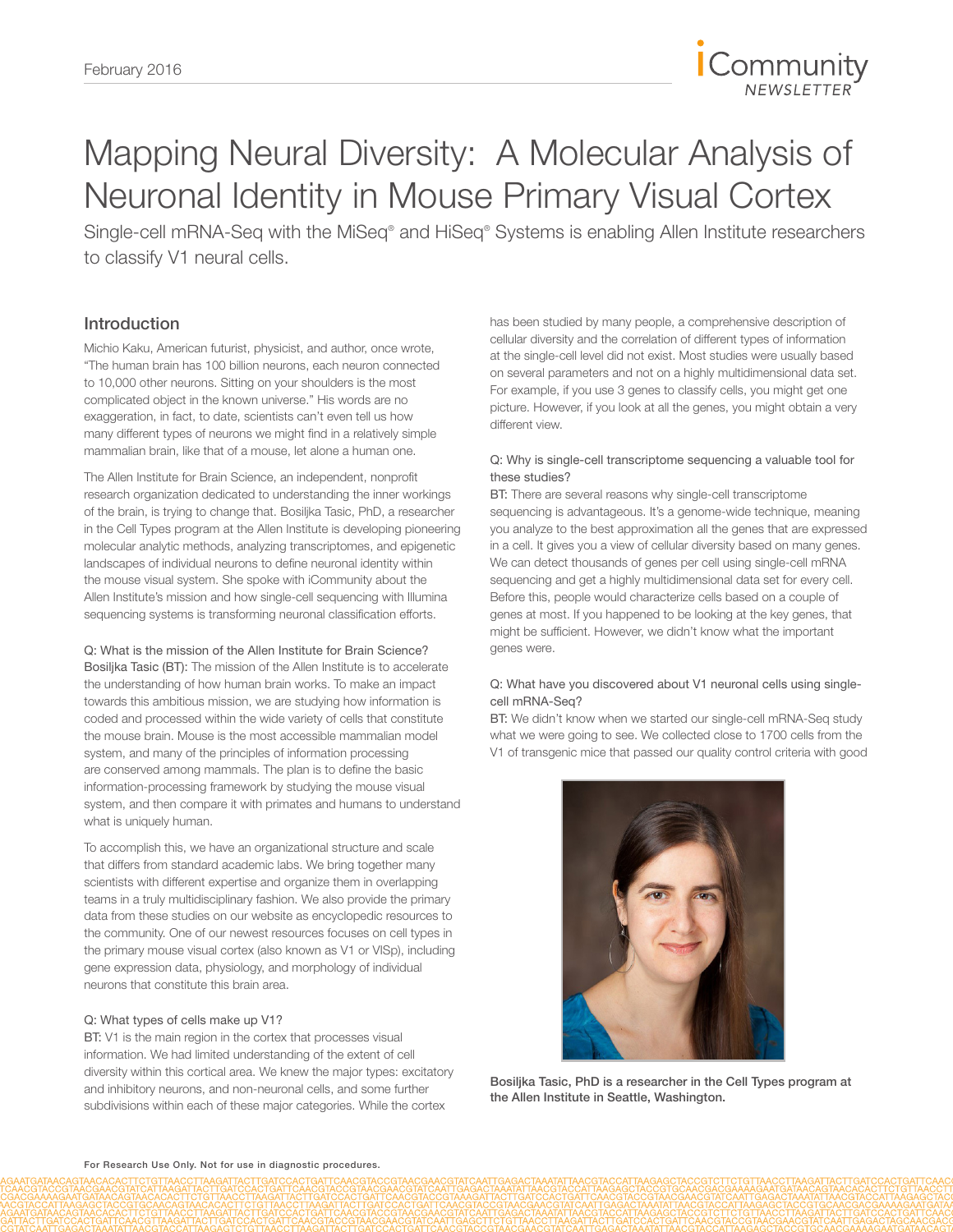sequencing information. We were able to define 49 types in the V1 cortical area, with 42 being neuronal types, and 7 being non-neuronal types.<sup>1</sup> Out of the 42 neuronal types, we found that about half are GABAnergic neurons, while the other half are glutaminergic neurons.

What's nice about this cell classification analysis is that it is unbiased. When we performed clustering and decomposition of this single-cell data set into groups, we were blind to where the cells came from in the V1 (which cell layer and which transgenic line). We performed 2 parallel clustering approaches and then a third validation layer of analysis to determine how robustly we could classify each single cell into a type given the gene expression signatures we uncovered. We assigned excitatory, inhibitory, or a non-neuronal identity type *post hoc* based on known or new marker genes.

# "We can detect thousands of genes per cell using single-cell mRNA sequencing and get a highly multidimensional data set for every cell."

#### Q: You found some clusters that you characterized as "fuzzy". What does that mean and what are the implications?

BT: When working with our bioinformaticians, I wanted to be able to examine the gene expression signatures we obtained for our cell types, and then ask how well they matched any of those types for every cell. That examination, which uses a repetitive machine learning approach, showed that sometimes certain cells would classify into one cluster and sometimes into another. We call these "intermediate" cells and they provide us with a view that you don't normally see in research papers. These are cells that have ambiguous identities, and they are more prevalent among certain cell types. Some clusters are "connected" by many intermediate cells. Other clusters occupy a singular position in this multidimensional gene expression space and don't have any intermediate cells between them and other clusters.

These data suggest that not all cell types have a rigidly discrete identity. Some cell types might not be clearly separable, and may in fact be part of phenotypic continua. This is not a foreign concept for neuroscience, where we know that neurons can change in response to activity or experience, and possess the plasticity needed to modify their behavior during the lifetime of the animal.

#### Q: What techniques did you use previously to analyze the transcriptome?

BT: We performed qRT-PCR in parallel with next-generation sequencing (NGS). However, the problem with qRT-PCR is that you don't always know what genes you want to look at. The issue with any non-genome-wide method is that you can spend a tremendous amount of time selecting genes and still not get the right answer. If you don't base your gene selection on prior genome-wide knowledge, your selection is going to be biased and won't provide a good representation of the complete transcriptomic landscape.

mRNA-Seq provides genome-wide gene expression profiles, enabling us to specifically select genes that best exemplify the divisions in the transcriptomic landscape. Some of the genes were known before, but many that we now use as best markers for individual neuronal types we didn't know about before identifying them with NGS. Instead, we used genes that were present in the literature—but many genes were not tested or detected because every method has its own sensitivity issues. With NGS, we identified many new, previously undiscovered markers whose expression we subsequently confirmed with alternate methods.

## "With NGS, we identified many new, previously undiscovered markers whose expression we subsequently confirmed with alternate methods."

#### Q: How did you perform cell isolation?

BT: Cell isolation was a significant hurdle. Isolation of adult live neurons is hard because the adult nervous system tissue is not easy to dissociate into suspension. Cells are highly interconnected, and in the cell isolation process, axons and dendrites are torn apart and many cells don't survive. In addition, to access some rare cell types, we would need to profile many cells. So, we decided to use transgenic Cre lines as the cell source, where specific groups of cells are labeled with fluorescent proteins. Then we optimized our procedure for making cell suspension of adult brain and established fluorescence-activated cell sorting (FACS) for single-cell isolation. All this enabled us to isolate those rare populations, as we could sample rare cell types more frequently than we would be able to in an unbiased fashion. Therefore our cell sampling was not unbiased, but we deliberately chose and isolated cells from transgenic lines that could label potentially rare cell types. We obtained extremely reliable single-cell isolation using this approach.

"Having the MiSeq System inhouse enabled us to rapidly develop and change our methods, and confirm that we had good libraries before we sent them out to core labs for deeper sequencing on the HiSeq System."

Q: Which sequencing systems are you using for these studies? BT: We performed library validation sequencing in our laboratory by relatively shallow sequencing with a MiSeq System. Then we outsourced deeper library sequencing to several local core laboratories that have HiSeq Systems.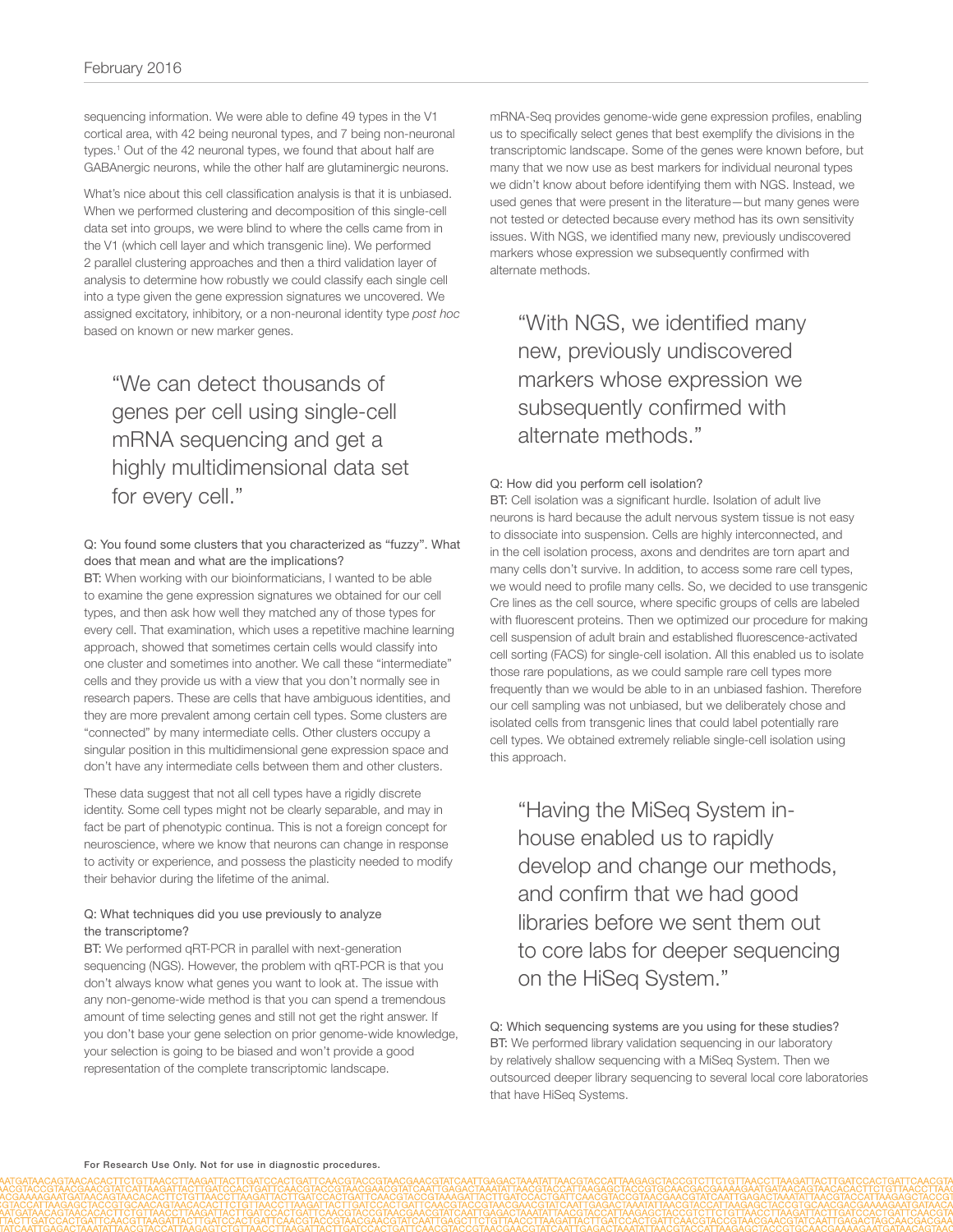#### Q: Why did you choose the MiSeq System?

BT: We needed a fast-turnover system in-house to perform library validation especially while we were developing our processes. Having the MiSeq System in-house enabled us to rapidly develop and change our methods, and confirm that we had good libraries before we sent them out to core labs for deeper sequencing on the HiSeq System. It was a good combination for us.

#### Q: What kind of library prep kits are you using?

BT: We tested several approaches, and selected Clontech's SMARTer as it could reliably amplify samples from single cells. For our V1 study, we used SMARTer Version 1. SMART-Seq 4 is now available and we're using it for our new studies. For library prep from cDNAs obtained by SMARTer, we used the Nextera® XT Library Prep Kit. It allowed us to use small amounts of cDNA for NGS library preparation and bypass sonication.

#### Q: What were the parameters of your sequencing runs?

BT: We initially went overboard on sequencing depth, because we didn't know what depth was required to obtain good resolution for distinguishing new cell types. We sequenced cDNA from our early single-cell samples to about 20–30 million reads, sometimes even higher. We then performed read subsampling and clustering *in silico*, and decided that, for most cells, obtaining 5–10 million total reads per cell was sufficient.

This kind of depth is not necessary if one wants to distinguish neurons from non-neurons and excitatory from inhibitory cells. For those studies, one can use much lower depths—100,000 reads per cell or less is sufficient. However, if we want to distinguish related neuronal subtypes, with the cell numbers we were able to obtain, we definitely needed deeper sequencing.

"Until we had single-cell transcriptomic analysis, we didn't have a way of taking a heterogeneous tissue and defining the molecular types within it in an unbiased manner."

#### Q: What information has single-cell sequencing uncovered that other approaches didn't enable you to see?

BT: Single-cell sequencing has contributed to the classification of cell types, and not only in the cortex. Until we had singlecell transcriptomic analysis, we didn't have a way of taking a heterogeneous tissue and defining the molecular types within it in an unbiased manner. Single-cell transcriptomics allows you to decompose tissue into types without first asking "What genes do I need to use?" Instead, we can look at all the genes.

Before single-cell sequencing, we also had no idea what would constitute a reasonably comprehensive index of the different cell types. Were we talking about thousands of types? What is the order of magnitude? Our studies suggest that we're talking about 50 different V1 cell types and some of them might be fuzzy. I can't claim our work

is truly comprehensive—and there are probably rare cell types we did not identify. So it is possible that in the end, there will be dozens more within this brain area.

Finally, single-cell sequencing has allowed us to define markers that are specific for particular cell types. That has immense implications for building tools that can access those specific types. Now we have a recipe; for example: Gene A plus Gene B will give us specific access to a cell type Z. Before we were only guessing. These new tools will enable us to define the function of different cell types and investigate how they work within neural circuits.

"Comparing single-cell mRNA-Seq data from different cortical areas will enable us to ask new questions relating to conservation and uniqueness of cell types."

#### Q: What's next in your research?

BT: Our study was, in a way, a pilot study. It showed us that we can perform single-cell mRNA-Seq with adult cortex cells in a well-defined anatomical region. We now want to profile other well-defined regions, especially other cortical areas. Comparing single-cell mRNA-Seq data from different cortical areas will enable us to ask new questions relating to conservation and uniqueness of cell types.

We have a few collaborations with external academic labs that are adopting our approach for classifying cells in their favorite brain regions. Using this technique, we can decompose any region of the brain that might have vastly different functional roles from V1. By building specific genetic tools, we can ask what is the function of certain cell types in the specific behaviors we're interested in studying. It's very exciting.

### **References**

1. [Tasic B, Menon V, Nguyen TN, et al. Adult mouse cortical cell taxonomy](http://www.ncbi.nlm.nih.gov/pubmed/26727548)  [revealed by single cell transcriptomics. Nat Neurosci. 2016; 19\(2\): 335–346.](http://www.ncbi.nlm.nih.gov/pubmed/26727548) 

#### Learn more about the Illumina products and systems mentioned in this article:

- [MiSeq System, www.illumina.com/systems/miseq.html](http://www.illumina.com/systems/miseq.html)
- [HiSeq System, www.illumina.com/systems/hiseq\\_2500\\_1500.html](http://www.illumina.com/systems/hiseq_2500_1500.html)
- [Nextera XT DNA Library Prep Kit, www.illumina.com/products/](http://www.illumina.com/products/nextera_xt_dna_library_prep_kit.html) [nextera\\_xt\\_dna\\_library\\_prep\\_kit.html](http://www.illumina.com/products/nextera_xt_dna_library_prep_kit.html)